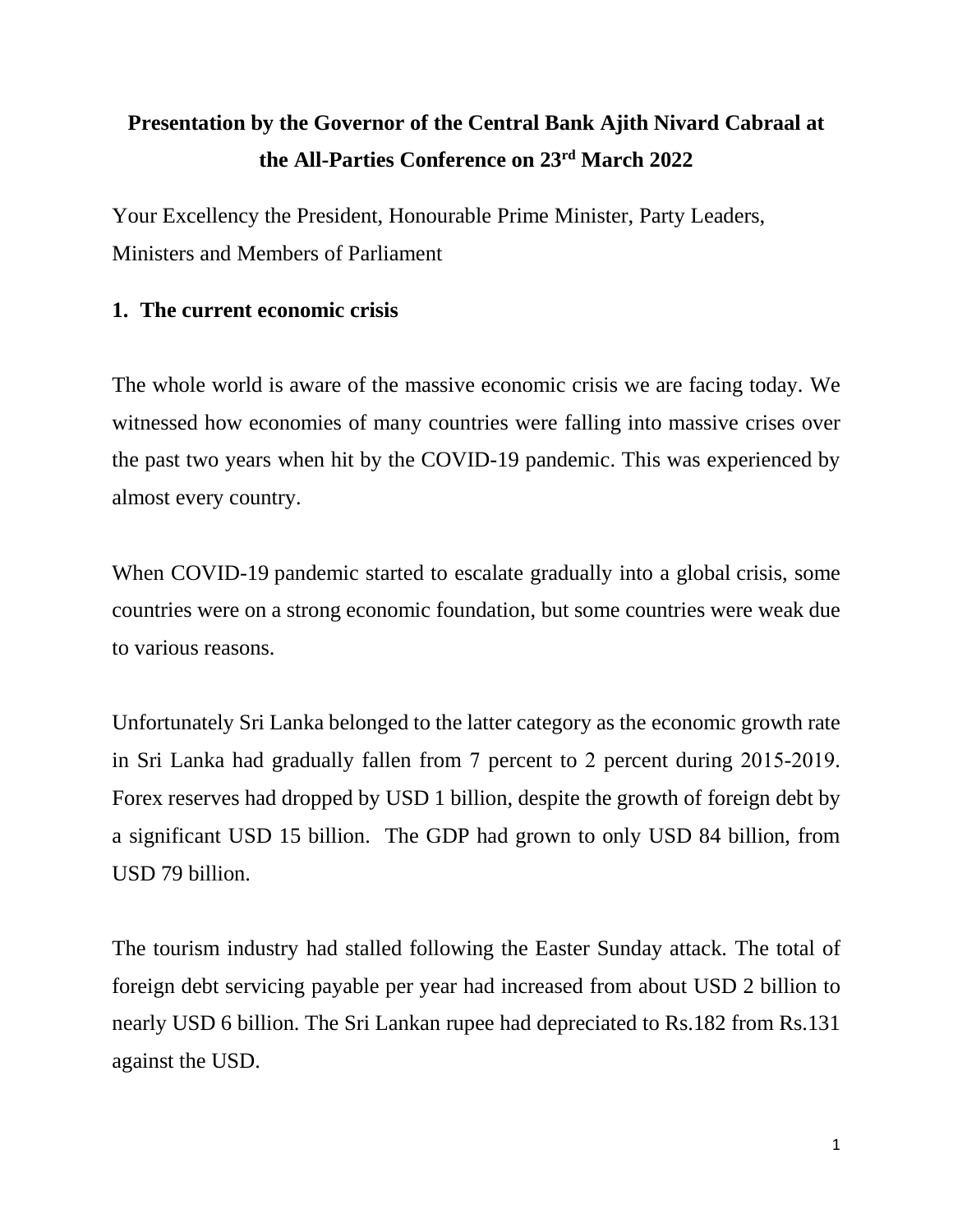Therefore, the already weakened Sri Lankan economy was not economically prepared to withstand the shock of the pandemic. Thus, the Government and the Central Bank of Sri Lanka had to face the crisis by implementing various innovative methods and new ways.

As a result of the pandemic and its aftermath, Sri Lanka had to allocate large amounts of money for vaccines: a debt moratorium amounting to over Rs. 4 trillion had to be granted to the pandemic affected individuals and businesses. The loss of economic activities to the country due to the lockdown amounted to more than Rs. 1,000 billion: the drastic decline in government revenue compelled the Central Bank to finance government payments: the annual average foreign exchange inflows from the tourism industry fell from USD 4.5 bn per annum to near-zero levels: there was a severe decline in forex remittances since mid-2021 due to various reasons: a steep increase was experienced in crude oil prices to USD 130 per barrel due to the war between Russia-Ukraine: and inflation all over the world recorded its' highest rates over many decades.

As a result of these effects, it is no secret that prices in Sri Lanka have moved well beyond expectations due to supply side pressures coupled with the pick-up in aggregate demand. At the same time, due to the scarcity of foreign exchange, the scarce forex inflows had to be distributed among various needs, such as debt servicing, financing fuel and other essential imports, and other essential forex outflows. Unfortunately, at the same time, scarce foreign exchange had also been expended on financing non-essential and non-urgent imports that kept pouring into the country.

Meanwhile, the electricity supply had been interrupted from time to time due to the declining water levels in the reservoirs and shortage of fuel for electricity generation. The weakening financial conditions of the relevant state-owned business enterprises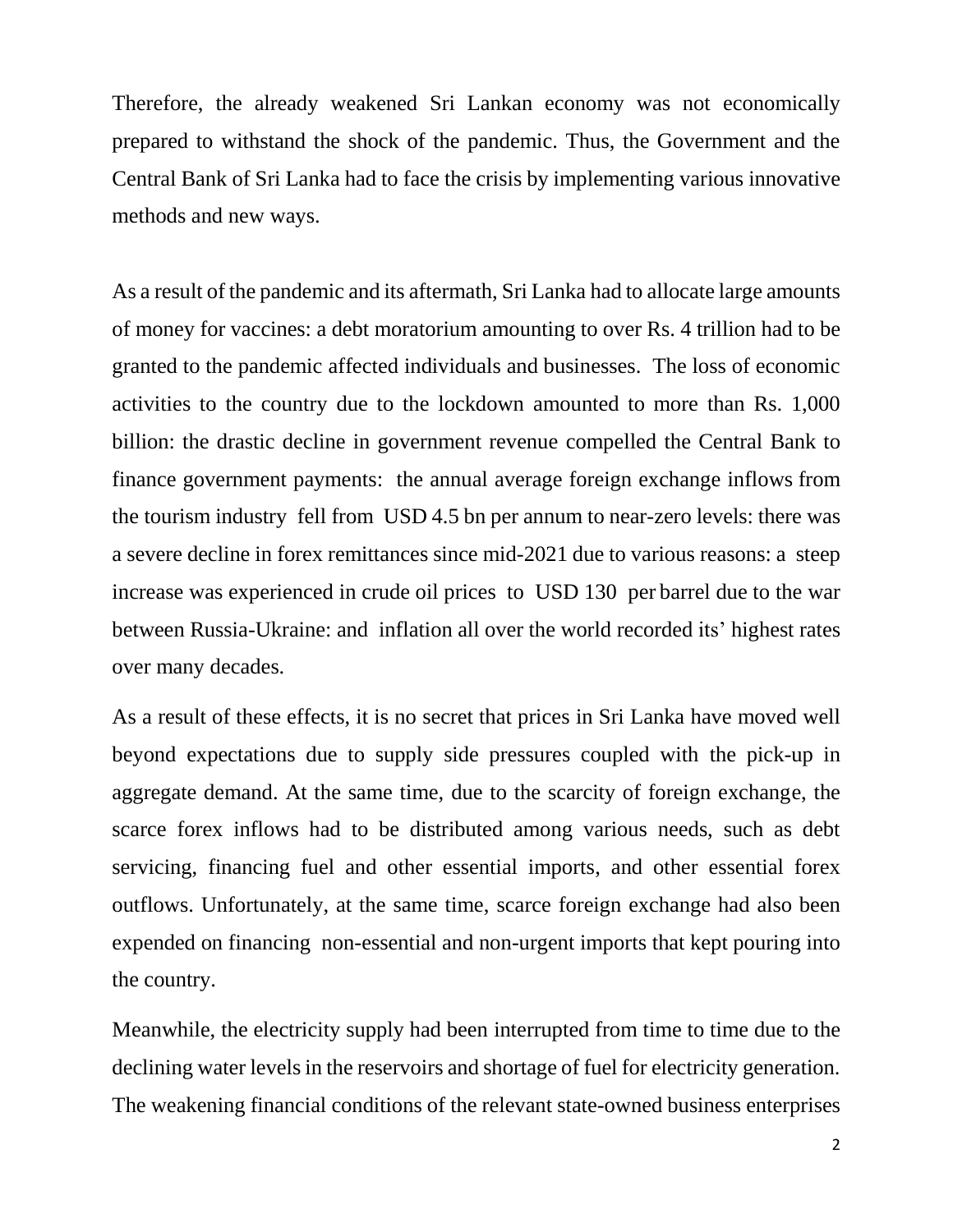due to the continuous maintenance of prices and tariffs below cost, had also emerged as another crisis. Therefore, it was by supplying more than USD 1,800 mn in foreign exchange to the forex market, since August 2021 to date, for the importation of essentials such as food items, medicine, fuel, coal and gas, even amidst severe difficulties, that the Central Bank was able to ease the severity of the situation to a certain extent.

In the circumstances, we will be compelled to state without doubt that the current economic crisis is extremely severe.

## **2. The primary reasons for this foreign exchange crisis**

## **External debt crisis**

One of the main reasons for the present day external debt challenge in Sri Lanka is the steep rise in external indebtedness during the 5 years, from 2015 to 2019. In that regard, we need to acknowledge an increase in external debt is a lot riskier than an increase in domestic debt.

During the 5 years from 2015 to 2019, Sri Lanka's external debt stock increased by a massive 65% from USD 23.4 billion to USD 38.7 billion. Even more seriously, International Sovereign Bonds outstanding, which is a form of commercial debt increased 200%, from USD 5 billion to USD 15 billion, even though the GDP increased only by 5.8%, from USD 79 to 84 billion.

This huge mis-match made it very challenging to meet the payments on account of debt servicing amounting to nearly USD 6 billion from 2019 onwards, although in 2014, it was only about USD 2 billion. If the economy which was at USD 79 billion in 2014, had grown by 65% to around USD 131 billion by 2019, this challenge would not have been serious. However, by 2019, the economy had grown only up to USD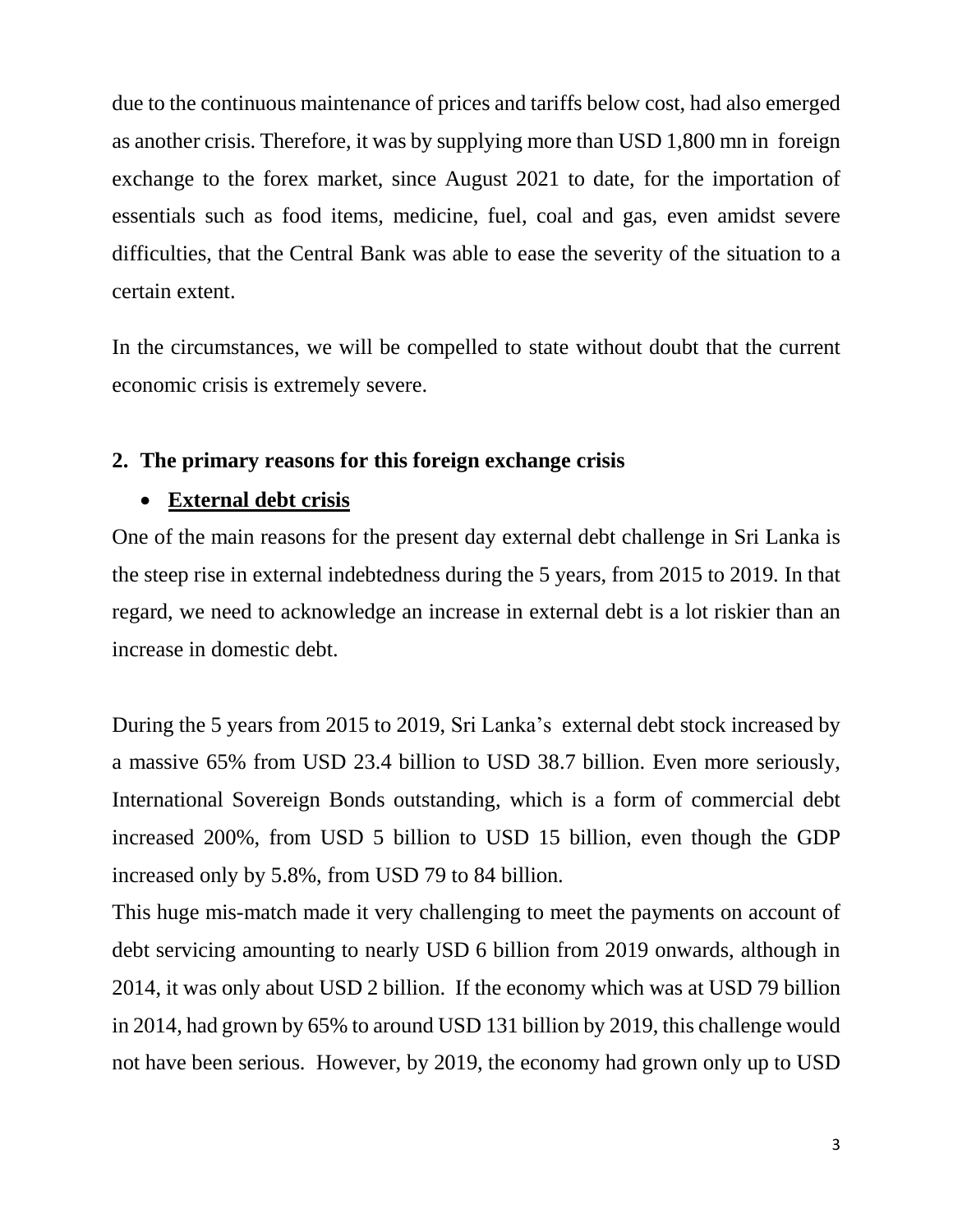84 billion and therefore, this repayment of foreign debt and debt servicing had become extremely challenging.

|                                                        | 31 Dec.                  | 31 Dec. | 31 Dec. | 31 Dec. | <b>28 Feb.</b> |  |
|--------------------------------------------------------|--------------------------|---------|---------|---------|----------------|--|
|                                                        | 2014                     | 2019    | 2020    | 2021    | 2022           |  |
| <b>Debt Instruments/ Types of Debt</b>                 |                          |         |         |         |                |  |
| Sri Lanka Development Bonds                            | 2,984                    | 3,084   | 2,639   | 2,295   | 2,089          |  |
| Foreign<br><b>Banking</b><br>Unit<br>Currency<br>Loans | 150                      | 925     | 1,220   | 695     | 449            |  |
| <b>Syndicated and Term Loans</b>                       | $\overline{\phantom{a}}$ | 1,333   | 1,500   | 2,223   | 2,224          |  |
| Projects Loans                                         | 15,309                   | 18,293  | 19,084  | 18,943  | 19,017         |  |
| <b>International Sovereign Bonds</b>                   | 5,000                    | 15,050  | 14,050  | 13,050  | 12,550         |  |
| Other                                                  |                          | 63      | 55      | 49      | 48             |  |
| Foreign<br><b>Total</b><br><b>Currency</b>             | 23,443                   | 38,748  | 38,548  | 37,255  | 36,377         |  |
| <b>Denominated Debt</b>                                |                          |         |         |         |                |  |
| <b>Gross Domestic Production</b>                       | 79.4                     | 84.0    | 81.0    | n/a     | n/a            |  |
| (US Dollar. billion)                                   |                          |         |         |         |                |  |

# **Table: Outstanding Foreign Currency Denominated Central Government Debt**

*(USD. million)*

*USD million*

|                                          | 2014  | 2019  | 2020  | 2021  | 2022  |
|------------------------------------------|-------|-------|-------|-------|-------|
| <b>Foreign Currency Denominated Debt</b> |       |       |       |       |       |
| <b>Service Payments</b>                  | 2,102 | 5,560 | 5,940 | 6.366 | 7,024 |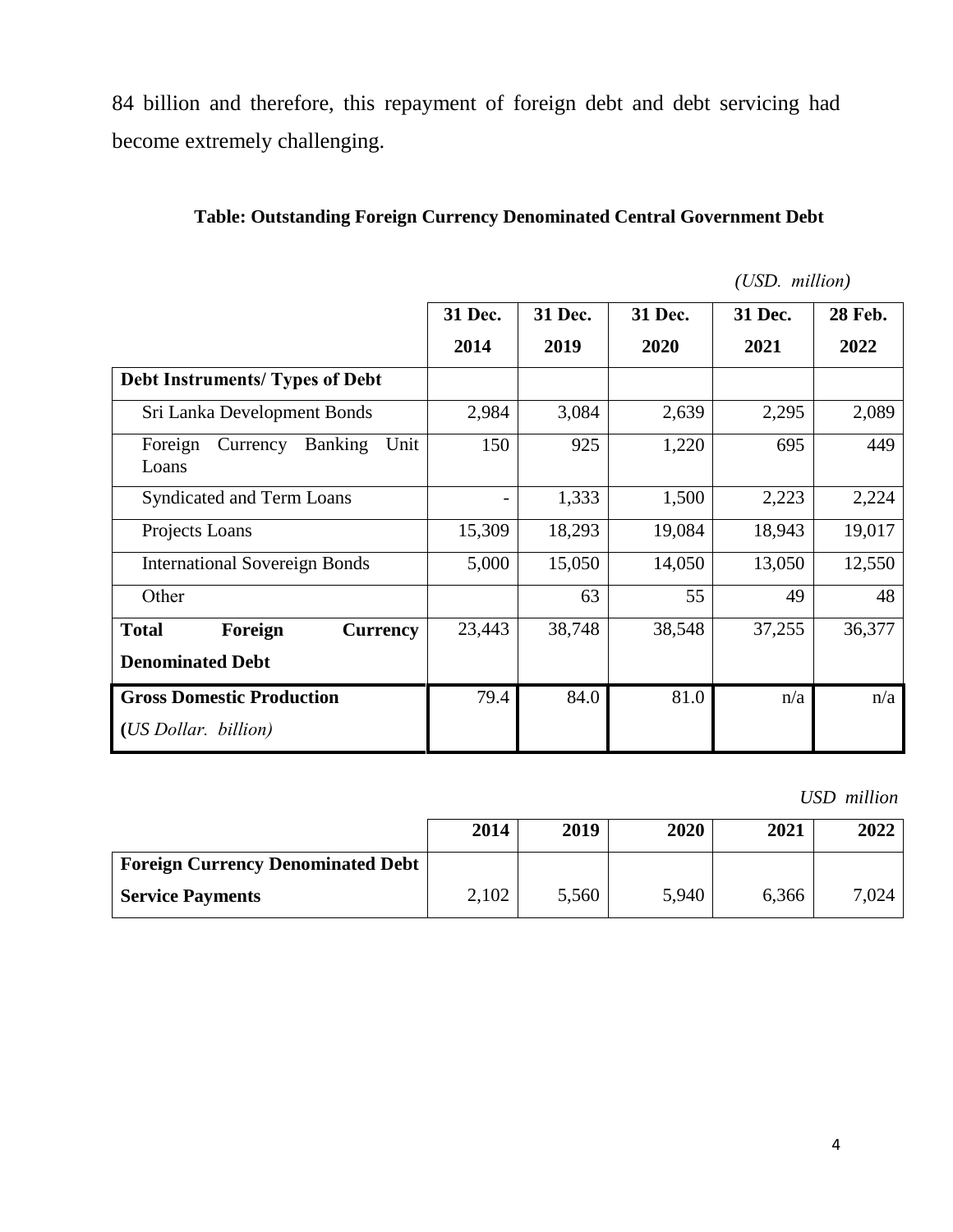# **Loss due to the COVID-19 pandemic and the imposition of lockdown measures**

At the same time, the economic growth rate further decreased alongside the imposition of lockdown measures, and the GDP deteriorated significantly to USD 81 billion by the end of 2020, further worsening the situation. Therefore, arresting the continuing recession despite some modest growth in 2021, had become a very difficult proposition for the new government.

In the face of the COVID-19 pandemic, many were of the view that the country should be in a strict lockdown to save the lives of the people. Accordingly, the country was in a lockdown in 2020 and 2021 for very long periods. As a result, industries and businesses were hit hard, while the small and medium-sized enterprises (SMEs) were also severely affected.

As a result, Sri Lanka's economy contracted by 3.5% by 2020, while in 2021, the growth rate is set to record a modest rate of around 4% only . It is true that this loss has led to serious economic downturn in the country, and the consequences were even more severe, since the economy had already been in a major downward spiral by the end of 2019. In fact, the challenge posed was severe, especially to the external sector, for several reasons. The first is that the amount of public debt borrowed in foreign exchange had increased by 65% during the 5-year period from 2015 to 2019. The second is that the regular foreign exchange inflows received by the tourism sector alone in 2020 and 2021 had declined by about USD 9 billion. Third, in 2021, the foreign exchange inflows through workers' remittances had declined by about USD 1.5 billion.

The lesson that could be learnt here is that while the lives of people are to be valued, it is important to value the livelihoods of the people as well. Although some persons may insist that the country should be in a lockdown in times of a pandemic, it should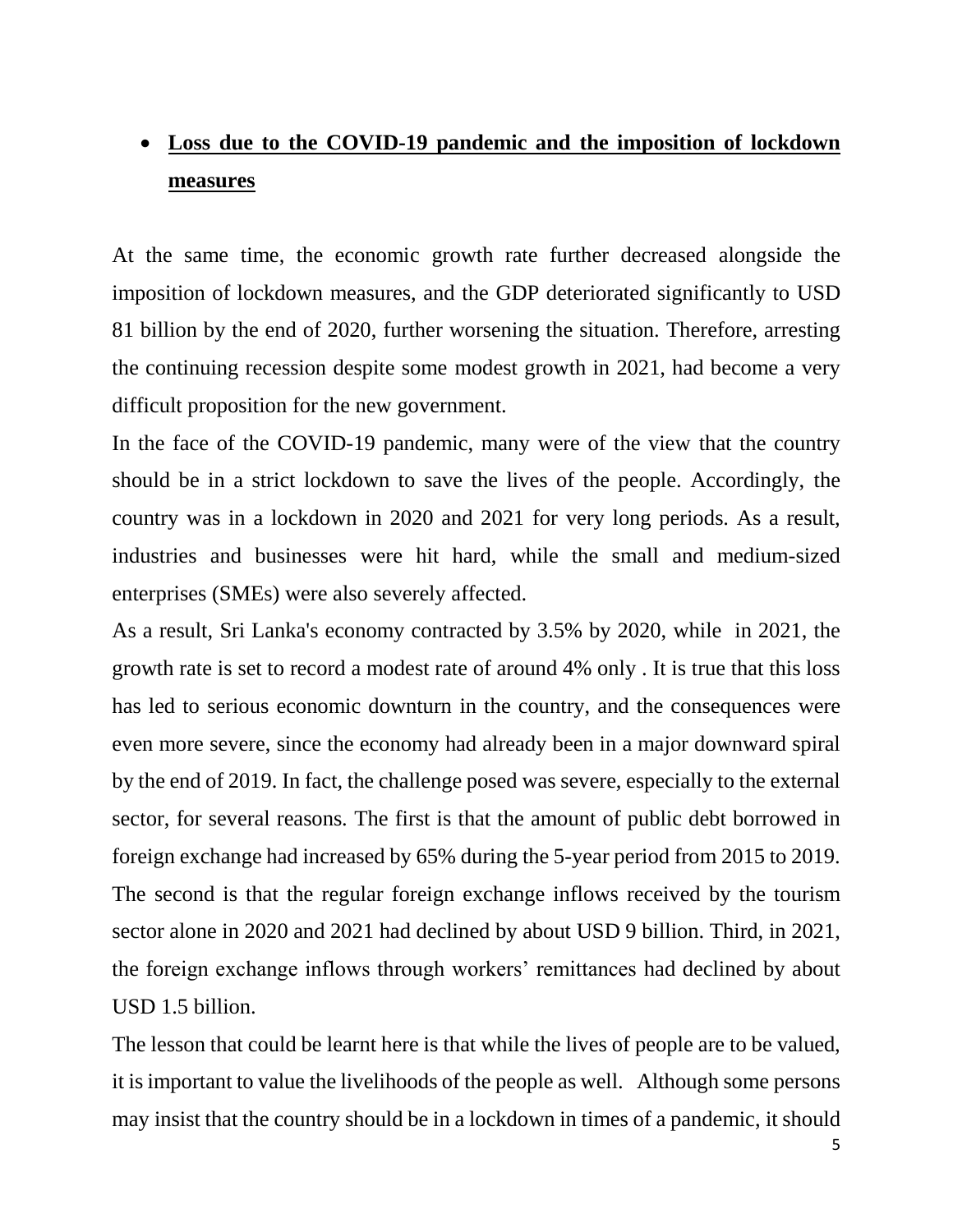also be understood that the situation and the pressure which a country and the economy would have to face later as a consequence may be also extremely challenging. Therefore, going forward, it should be kept in mind that all persons must adhere to health guidelines while adapting to the new normal, as the country cannot afford any further lockdowns.

#### **3. Solutions to the existing key challenges**

The prices of goods and services globally have increased rapidly as of today. Prices of fuel, coal, gas, food, freight charges, airfares, and interest rates have been on a sharp rise, continuously.

Inflation, even in countries like the USA and the UK, are recording its highest values in the past 40 years. As a result, the interest rates of those countries are also on the rise. In this background, such conditions exert significant pressure and, therefore, have a huge bearing on developing economies such as Sri Lanka.

Due to the weak position of the Sri Lankan economy in 2019, the effect of such adverse external conditions on the Sri Lankan economy has been even more severe. Therefore, we have to acknowledge the difficulties encountered by the people due to the domestic shortages of foreign currency gas, fuel and electricity. At the same time, we need to understand the impact of these pressures have been aggravated by the behavior of some groups as well. For example, some exporters have been holding on to their foreign exchange earnings without converting such foreign exchange in the market, thereby contributing towards aggravating the crisis. At the same time, some importers, have been stockpiling imported goods, thereby actively contributing to the exchange rate pressures in the economy. Some others, witnessing the shortage of foreign exchange in the market, spread rumors that trigger panic, with a view to making supernormal profits.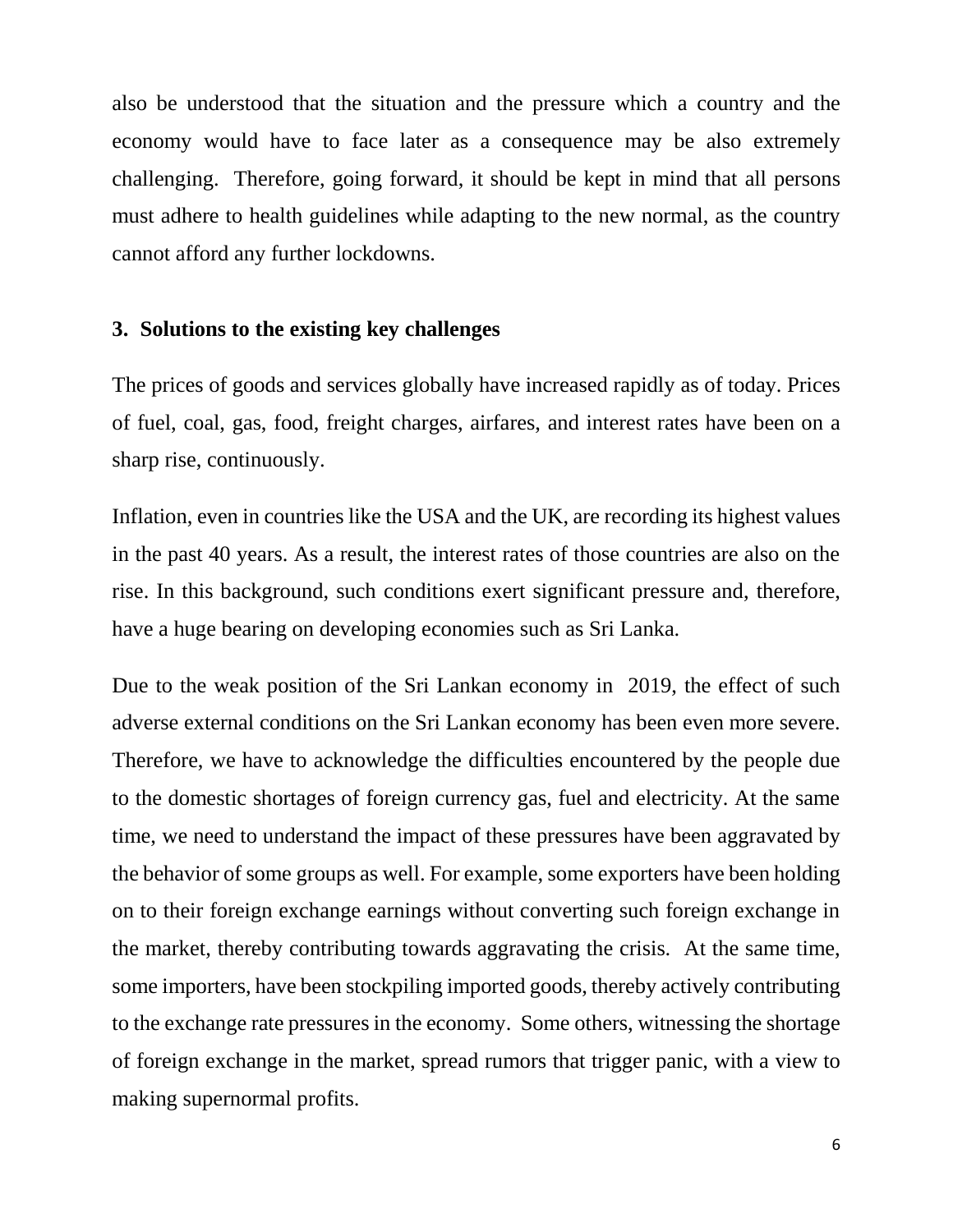In this background, the country is set to experience significant pressures due to the multitude of challenges it has encountered in the recent past. Not only that, the continued fear-mongering caused by the daily media reports of the ongoing foreign exchange shortage has exacerbated the prevailing conditions further. Unfortunately, it is also observed that certain vested interests take steps to internationalize and sensationalize the shortage of foreign exchange with the malicious intent of pushing Sri Lanka into a deeper crisis.

We all regret the pressure and suffering faced by the people due to the rising prices of commodities and the queues due to sporadic shortages. We are sensitive to these issues. However, when considering the overall state of the country's economy, certain decisions have to be taken by the authorities which are complex, challenging, and tough.

For example, if a country does not pay its foreign debt, the consequences can be severe. At the same time, the outflow of foreign exchange due to debt repayments could also have severe consequences, if the lives of the people are disrupted by such action. In some of these difficult situations, certain sectors or programmes may have to be prioritized, when considering the severity of the medium to long term consequences. Therefore, although some oppressed groups may misunderstand the long-term consequences of the decisions taken by the government and the authorities, the relevant authorities may still have to take such decisions for the long term benefits of the economy.

In recent times, in order to strengthen the external sector and encourage forex inflows, the Central Bank decided to allow greater flexibility in the exchange rate. The adjustment to the exchange rate is expected to encourage exporters, discourage non-essential imports, and also expected to encourage more forex inflows, thereby stabilizing the exchange rate at a lower level than the currently prevailing rate.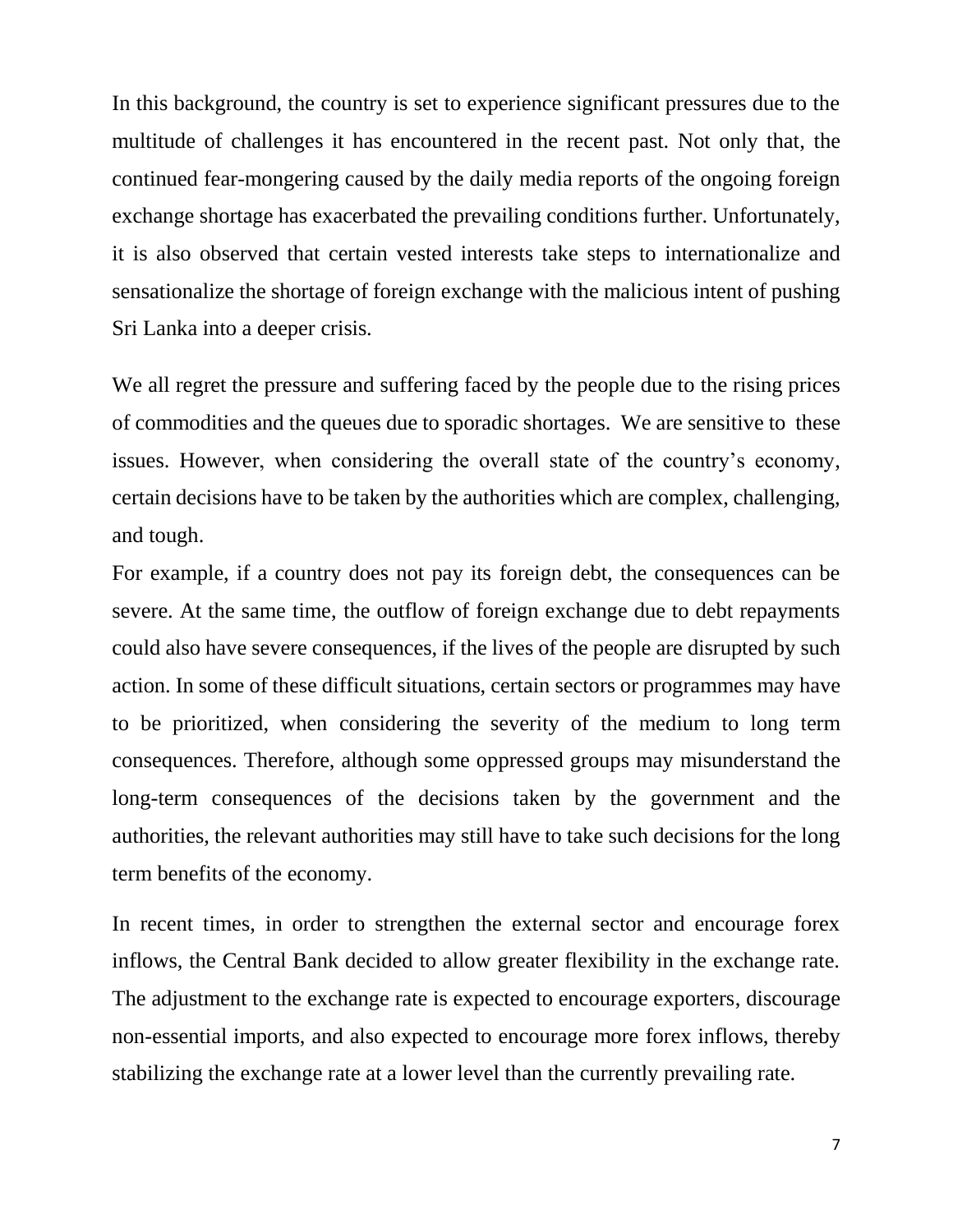Accordingly, once the exchange rate stability is achieved, the Central Bank expects prices to gradually adjust downwards, supported by improvements in the supply of some commodities as well.

It must also be said that if the country had a stronger economic growth or a larger foreign reserve before the COVID-19 pandemic, the country would not have experienced as much of a difficult situation as being experienced at present. However, since such a favourable situation did not exist, some heavy burdens have to be borne by the public, although, such pressures will probably ease as the economy turns into a better shape in the period ahead.

# **4. "Money printing" and its reversal**

One of the key policy decisions that was taken by the present Government at its inception was to reduce tax rates and maintain a low tax regime, considering that the economy was showing signs of slowing down. The rationale behind that move was to allow the private and public sectors to save more and invest their excess funds in efficient and productive economic activities. The policy was expected to support economic growth, strengthen the industry as well as other sectors, and enhance tax revenue, of the Government revenue in the future.

However, with the rise of the COVID-19 pandemic at the beginning of 2020, businesses experienced many difficulties. The Government was compelled to impose mobility restrictions that hampered the envisaged recovery in the economy. In that context, the Central Bank had no option but to provide the necessary funding for the Government (amidst government revenue losses) to ensure the smooth functioning of fiscal operations and day to day activities. The Central Bank also had to pump more liquidity into the banking sector to stimulate challenged companies and people. Concessional loan schemes had to be implemented to support micro and small businesses in the face of the pandemic. Further, considering the pressing need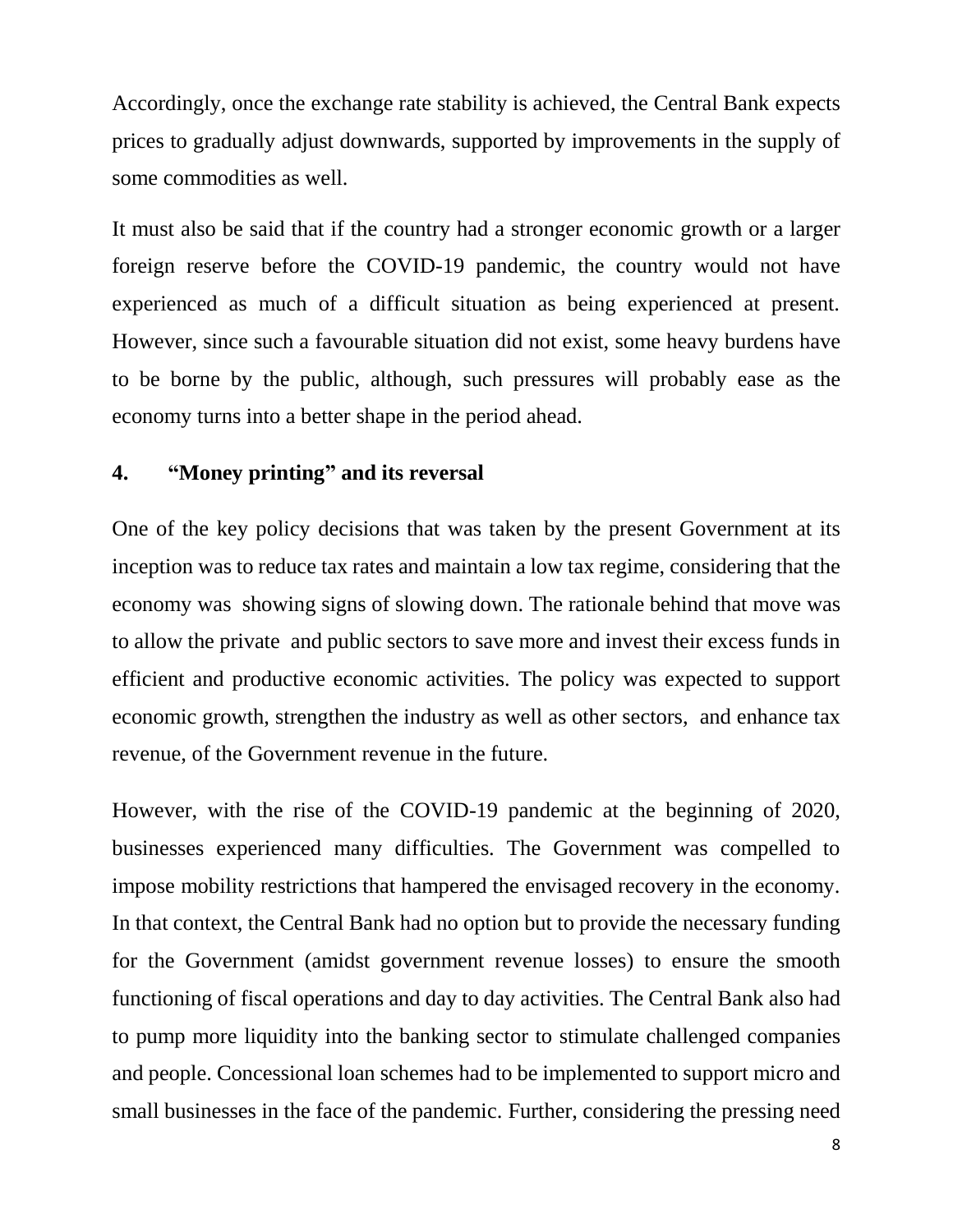of the time, the Central Bank also reduced interest rates to historically low levels to reduce cost of funds to the private sector while supporting the public sector. If not for these policies, the financial markets and the economy would have been in a deeper recession and the public would have gone through an unbelievably stressful time.

Nevertheless, the Central Bank started to tighten monetary policy since August 2021 with the country gradually recovering from the effects of COVID-19. Policy interest rates were raised to contain the gathering inflationary pressures while measures were taken to gradually reduce the monetary stimulus provided during the pandemic. In that background, the Central Bank now expects to reduce its government securities holdings by Rs. 500 billion during this year.

# **5. Flexibility of the Sri Lankan Rupee and rising interest rates**

On 04 March 2022, the Monetary Board of the Central Bank announced a comprehensive policy package and also announced that it would continue to closely monitor the emerging macroeconomic and financial market developments, both globally and domestically. The Central Bank also stated that it will stand ready to take further measures as appropriate, with the aim of achieving price, external, and financial sector stability.

As part of the new policy package, the Monetary Board decided to allow greater flexibility in the exchange rate with effect from 07 March 2022. Although it was not an easy decision, the Central Bank was of the view that it was required in the face of the challenges the economy was facing at that time.

As a result of this policy change, it is expected that there will be improved inflows to the economy in the form of workers' remittances and export proceeds and as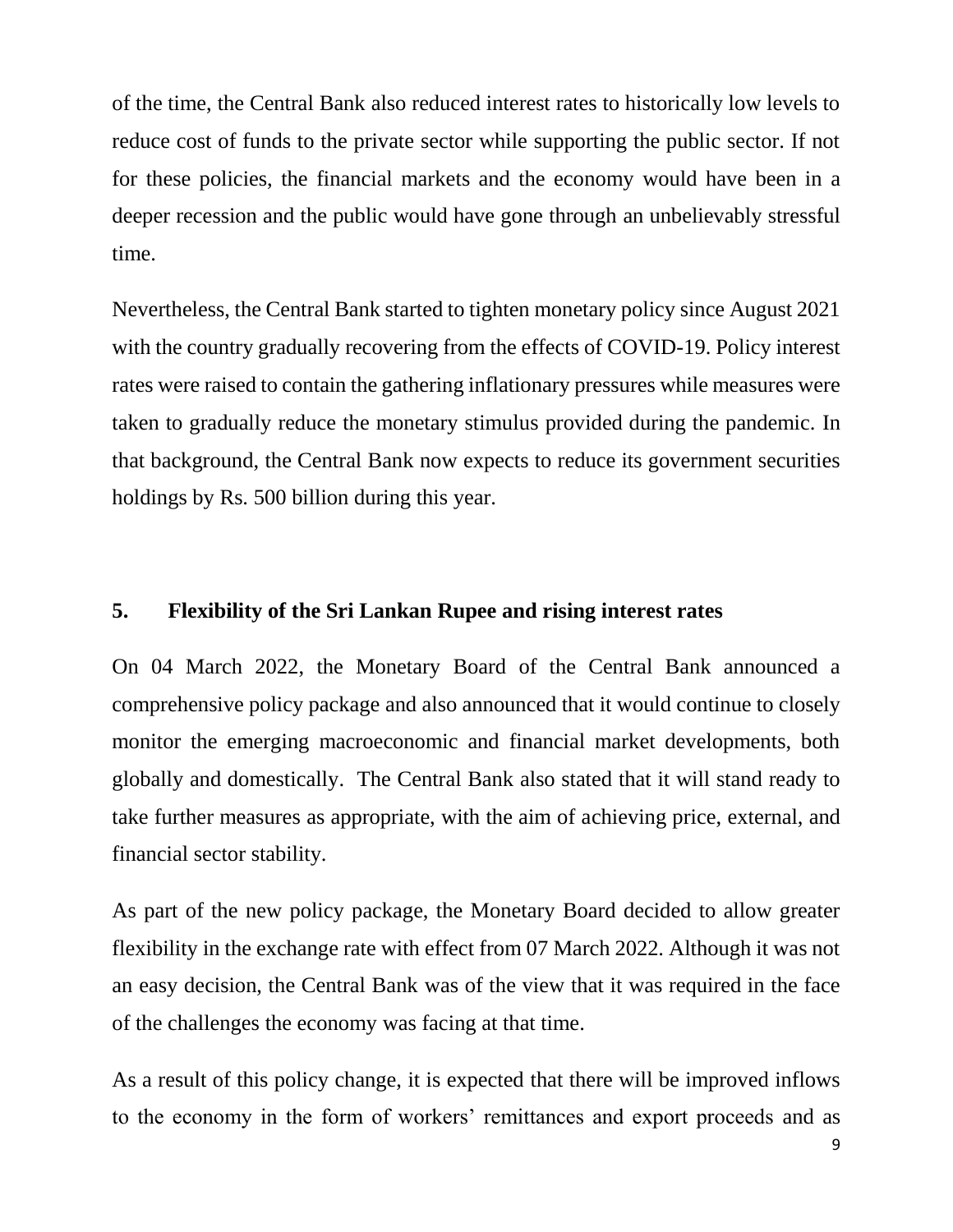envisaged by many, that the parallel forex markets would be weakened. Meanwhile, it is also expected that the exchange rate would soon stabilise around a reasonable level, and the Central Bank will be able to accumulate gross official reserves, which have now depleted to record low levels.

It must also be stated that, considering the need of the time at the outset of the pandemic, the Central Bank had reduced interest rates to historic low levels to reduce cost of funds to the private sector, while supporting the public sector. Thus, the Central Bank had provided the necessary funding for the Government to ensure the smooth functioning of fiscal operations. However, the prolonged low interest rate structure has led to a rise in aggregate demand and inflationary pressures and, therefore, the Central Bank has now reversed the accommodative monetary policy by raising policy interest rates and the statutory reserve ratio since August 2021. Subsequently, considering the recent economic developments, the Central Bank has raised the policy interest rates twice to ensure price and economic stability.

## **6. Alternatives for the Government and the Central Bank in the future**

Extraordinary challenges need extraordinary solutions. Extraordinary times also create opportunities for some serious adjustments to be done. Such extraordinary situations also compel the introduction and implementation of important and needed reforms. Many economic analysts believe that this is an appropriate time to create strong institutions and to display commitment by all stakeholders, to adjust for a better future.

As the economic and financial adviser to the Government, the Central Bank proposed eight broad measures to be urgently considered by the Government, in early March 2022, to complement the efforts of the Central Bank to overcome the present economic challenges. These are: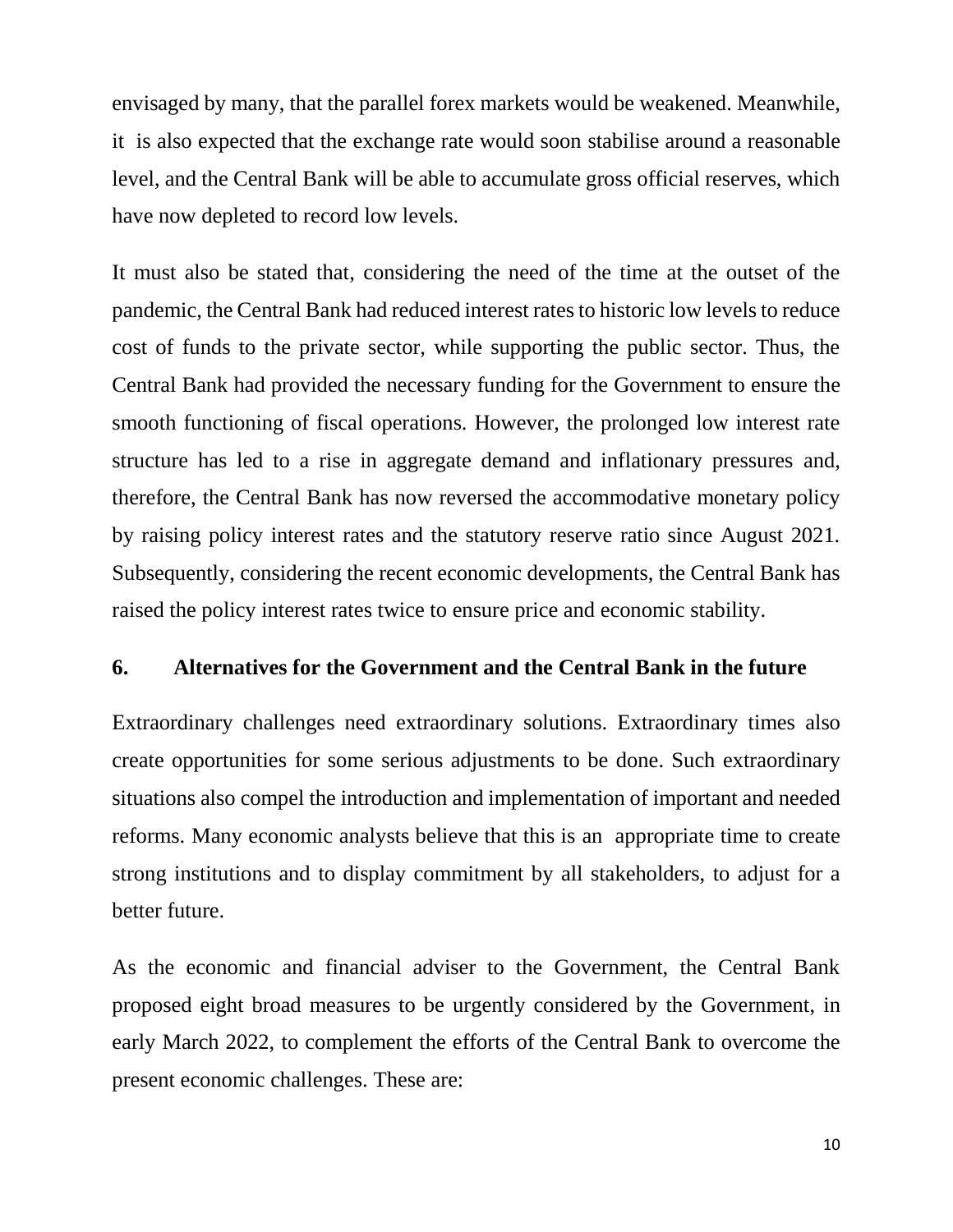- i. introducing measures to discourage non-essential and non-urgent imports
- ii. increasing fuel prices and electricity tariffs immediately, to reflect the cost
- iii. incentivising foreign remittances and investments continuously
- iv. implementing energy conservation measures, and accelerating renewable energy projects
- v. increasing government revenue through tax increases on a sustained basis
- vi. mobilising foreign finance and non-debt forex inflows on an urgent basis
- vii. monetising non-strategic and underutilised assets, and
- viii. postponing non-essential and non-urgent capital projects.

Despite the difficulties, the Government has already implemented two of the above proposals, namely, the proposals of limiting the imports of non-essential and nonurgent imports and revising fuel prices. We appreciate it.

The aforementioned 8-point plan would undoubtedly assist to overcome the challenging economic circumstances faced by the country and facilitate the gradual exit from the Covid-related policy accommodation.

We are well aware that the implementation of these policies can cause challenges to the daily activities of the people. We also know that prices of goods and services will be subjected to significant increases, as a result. It should also be noted that tight fiscal, monetary and financial policies could lead to some set back in the growth of the economy. At the same time, it must also be said that these policy measures taken by the Government and the Central Bank will help stabilise the economy faster and that is the need of the hour.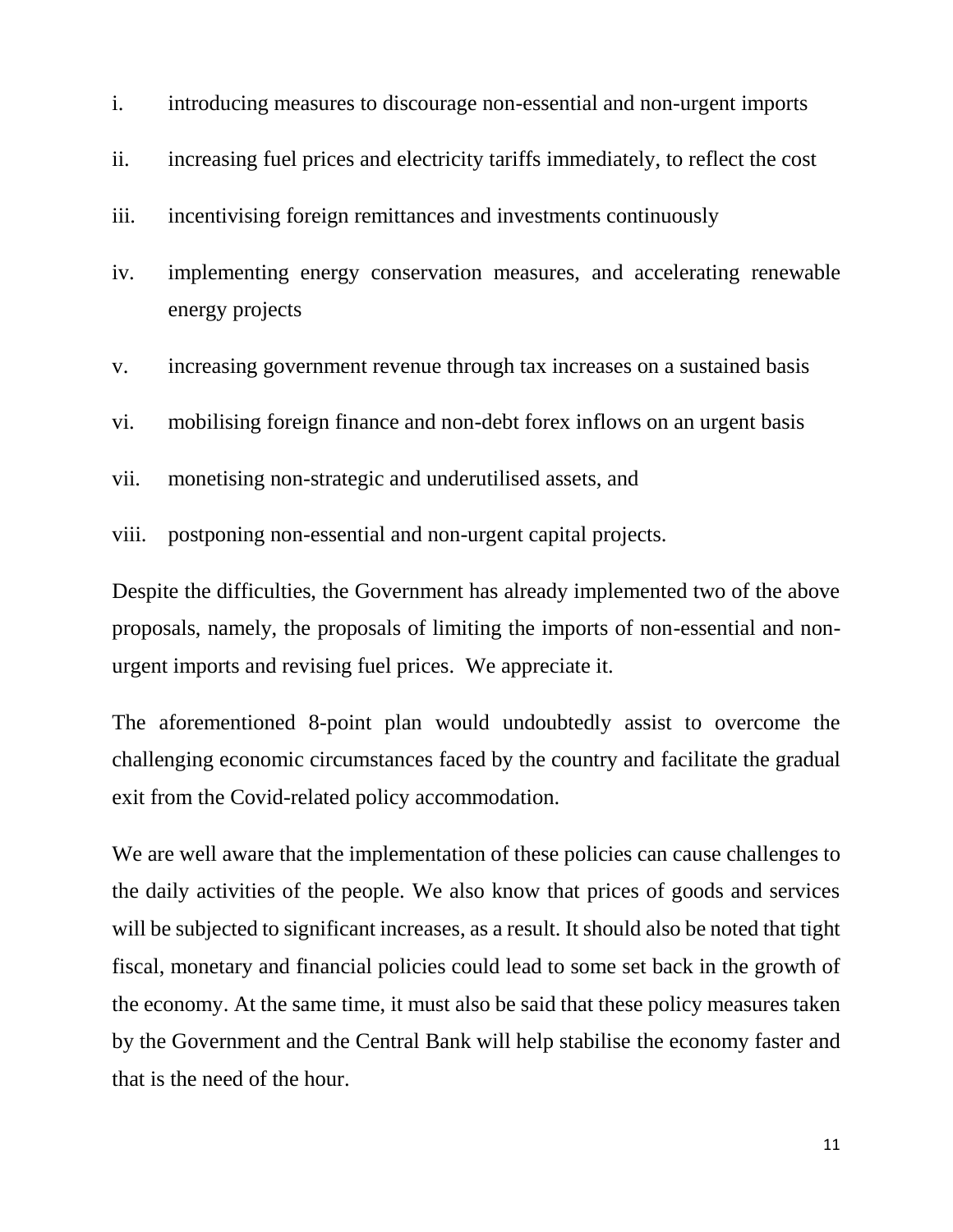## **7. Expected engagement with the International Monetary Fund (IMF)**

Considering the current low level of international reserves, Sri Lanka is constantly facing difficulties of meeting its debt service payment requirements. The liquidity in the domestic foreign exchange market has dried up to some extent amidst high foreign debt service payments, reduction in foreign exchange inflows, settlement of accumulated payments, and need to finance the import of essential commodities which are getting increasingly more expensive. Due to the sovereign rating downgrades by the rating agencies, the access to international capital markets by both the Government and banks has also been severely restricted. Therefore, Sri Lanka's banking sector is facing constraints to allocate sufficient foreign exchange to meet the forex demands for essential imports such as fuel, gas, and other essential commodities.

In this context, there is a need of securing a sizeable amount of foreign financing in the immediate future in order to maintain the macroeconomic and financial system stability. Accordingly, the Government has already announced that it intends to request an IMF engagement. Sri Lanka is a member of the IMF, and many experts, including the Opposition, have expressed confidence that an engagement with the International Monetary Fund will enhance investor confidence and encourage nondebt flows.

Moreover, the IMF has also recently emphasised the urgent need to implement a strategy to restore macroeconomic stability and debt sustainability and while engaging with the IMF, it must be kept in mind that the policies prescribed by the IMF could be tough in relation to various economic matters.